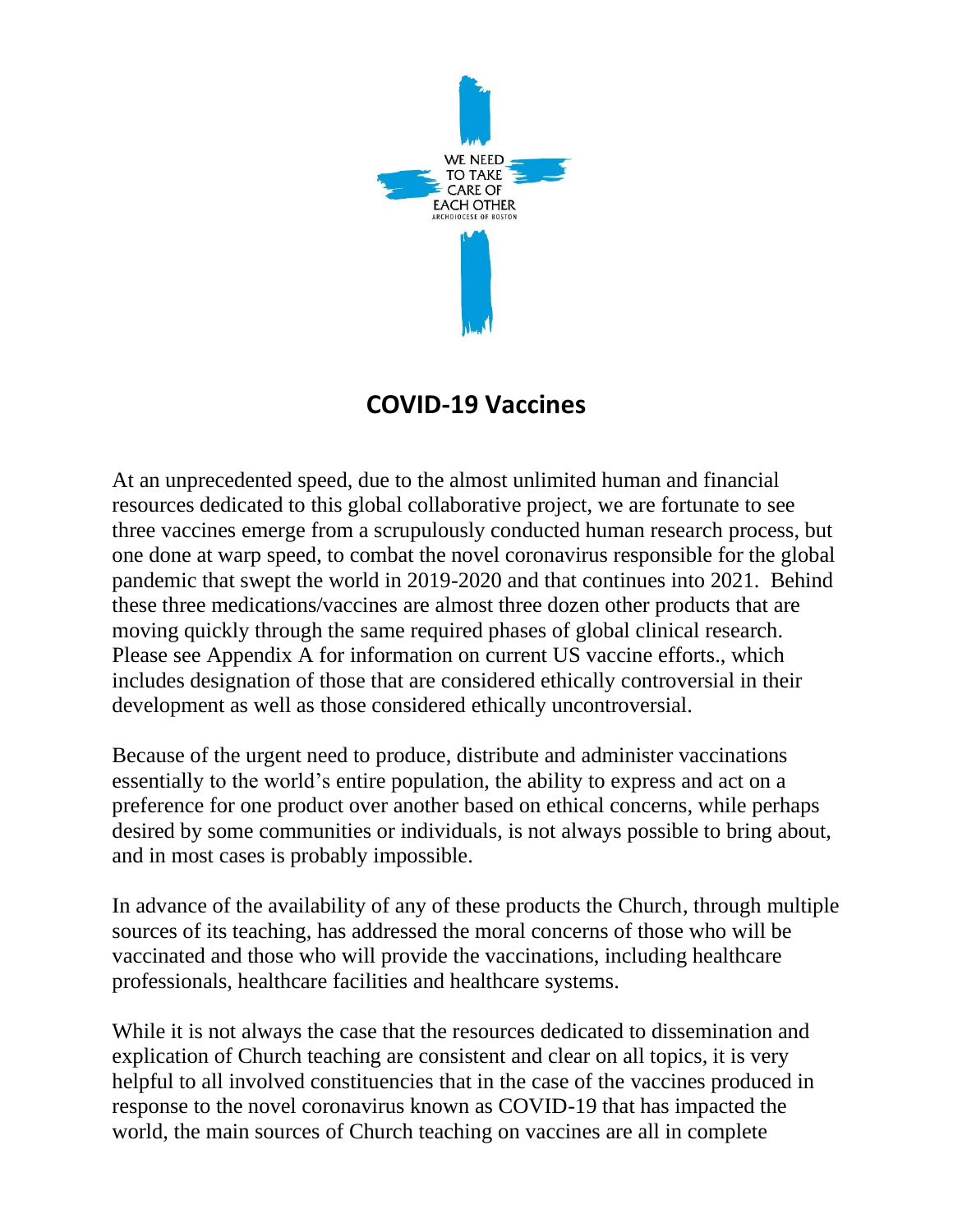synchronicity: the Congregation for the Doctrine of the Faith (CDF), building on recent teaching about vaccines generally first articulated in 2005 by the Pontifical Academy for Life (PAV), reiterated by the Congregation of the Doctrine of the Faith in its instruction '*Dignitas Personae*' in 2008, as well as a follow up to its earlier statement from the Pontifical Academy for Life in 2017, has issued a note signed by the Prefect, Cardinal Luis Ladaria, the text of which was approved by Pope Francis on December 17, 2020. Helpfully, each document refers to that which preceded it, thus reinforcing the same moral analysis and reasoning which makes it simpler for those trying to assimilate Church teaching in 2021 as it applies to the new COVID vaccines.

In the US, our primary source of Catholic teaching and its application – the US Conference of Catholic Bishops (USCCB) – issued a memo in December 2020, that also echo the sources used by the Vatican, addressing the moral status of the vaccines, as well as the positive obligation to save lives and protect/promote the common good. Dated December 20, 2020 (see Resources below), the Bishops summarized the relevant teaching specific to the COVID-19 vaccines:

*Neither the Pfizer nor the Moderna vaccine involved the use of cell lines that originated in fetal tissue taken from the body of an aborted baby at any level of design, development, or production. They are not completely free from any connection to abortion, however, as both Pfizer and Moderna made use of a tainted cell line for one of the confirmatory lab tests of their products. There is thus a connection, but it is relatively remote.*

*Some are asserting that if a vaccine is connected in any way with tainted cell lines then it is immoral to be vaccinated with them. This is an inaccurate portrayal of Catholic moral teaching.* 

Referring to the earlier documents mentioned above in para 4, and using the reasoning from them, the bishops' Chairs of the Doctrine and Pro-Life Committees clarify that, while it is immoral to use tissue taken from an aborted baby to create cell lines, there are different kinds of moral responsibility for those who design the vaccine to those who produce the vaccine to those who receive the vaccine. Specifically, in *Dignitas Personae*, we read that, "in organizations where cell lines of illicit origin are being utilized, the responsibility of those who make the decision to use them is not the same as those who have no voice in such a decision."

In its statement recently, the CDF's Note on the moralityof using some anti-COVID-19 vaccines states: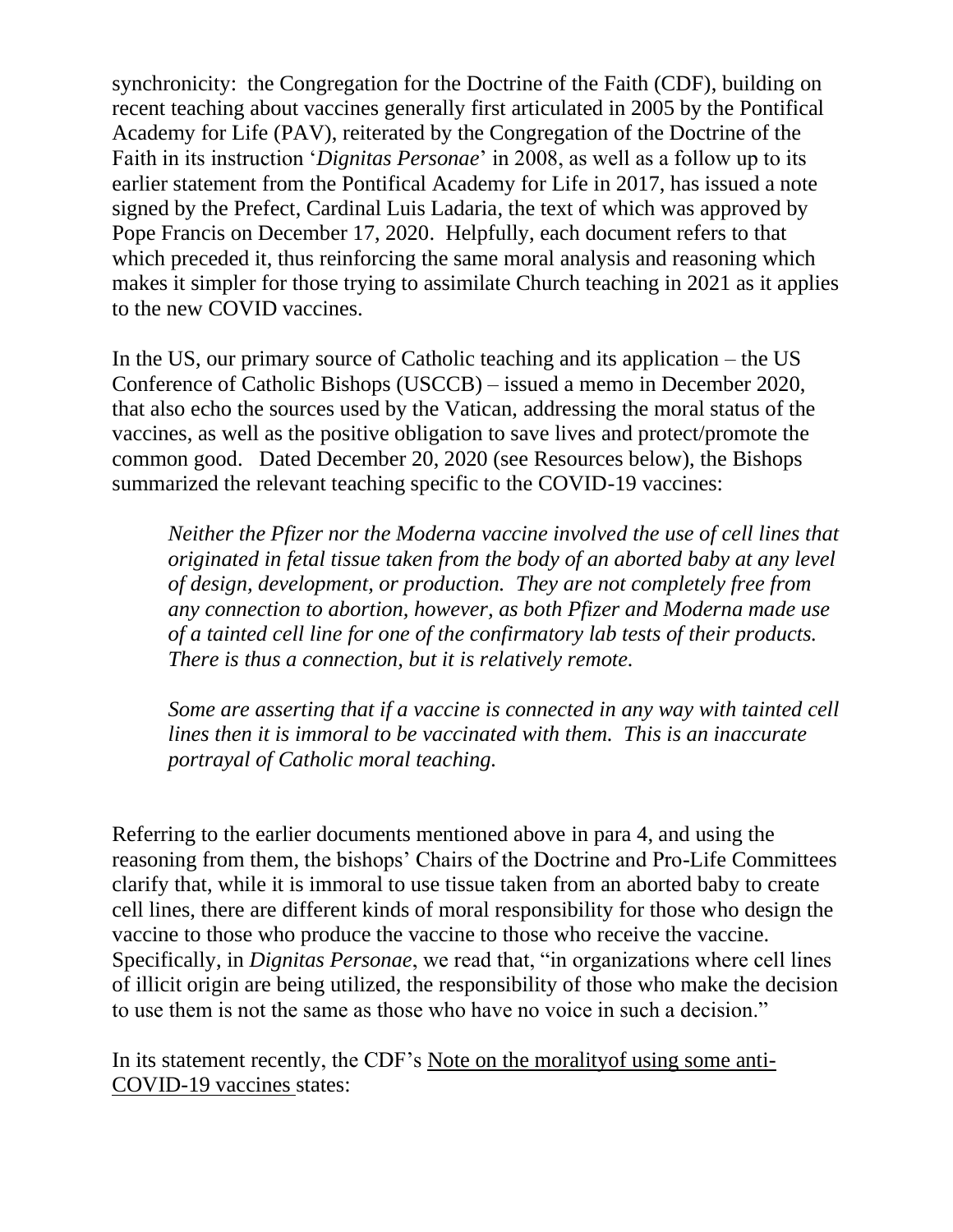*"when ethically irreproachable COVID-19 vaccines are not available, [it is] morally acceptable to receive COVID-19 vaccines that have used cell lines from aborted fetuses in their research and production process."*

Citing the Pontifical Academy's 2005 document which looked more generally at vaccines, and specifically used the example of vaccinations to prevent rubella with all of its dangerous outcomes for the *in utero* development of babies, the bishops write:

*The Pontifical Academy for Life gives as an example the case of rubella (German measles): "We find, in such a case, a proportional reason, in order to accept the use of these vaccines in the presence of the danger of favouring the spread of the pathological agent, due to the lack of vaccination of children. This is particularly true in the case of vaccination against German measles." Pontifical Academy for Life, "Moral Reflections on Vaccines," 2005 [NB: from the CDC: Pregnant women who contract rubella are at risk for miscarriage or stillbirth, and their developing babies are at risk for severe birth defects with devastating lifelong consequences.]*

This reasoning applies in the case of the highly contagious coronavirus which has resulted in transmission that brought it to the level of a global pandemic and, as importantly or more so, is unpredictable in terms of who will be most severely impacted by getting it: while many experience the virus as a mild flu or cold, some even asymptomatically, others are sick to the point of death, and many more are afflicted with lingering sequalae that lead to chronic conditions. In all, COVID-19 poses a grim threat to public health and to the common good.

Because of the ongoing, at this time uncontrolled/uncontrollable nature of the illness, the CDF in its December 17, 2020 note states that, "all vaccinations recognized as clinically safe and effective can be used in good conscience with the certain knowledge that the use of such vaccines does not constitute formal cooperation with the abortion from which the cells used in the production of the vaccines derive." Rather, the Congregation says, receiving the vaccine is morally permissible, because the cooperation of the vaccine recipient is so 'remote' that 'the moral duty to avoid such passive material cooperation is not obligatory' because there exists a grave danger in the COVID-19 pandemic.

The PAV is more nuanced in its explication of the moral reasoning that not only justifies the acceptance of 'slightly tainted' vaccines but goes even further in couching that analysis as a rationale for seeing vaccination as almost an obligation.

PAV referred to these preparatory techniques by ruling out "a morally relevant cooperation between those who use these vaccines today and the practice of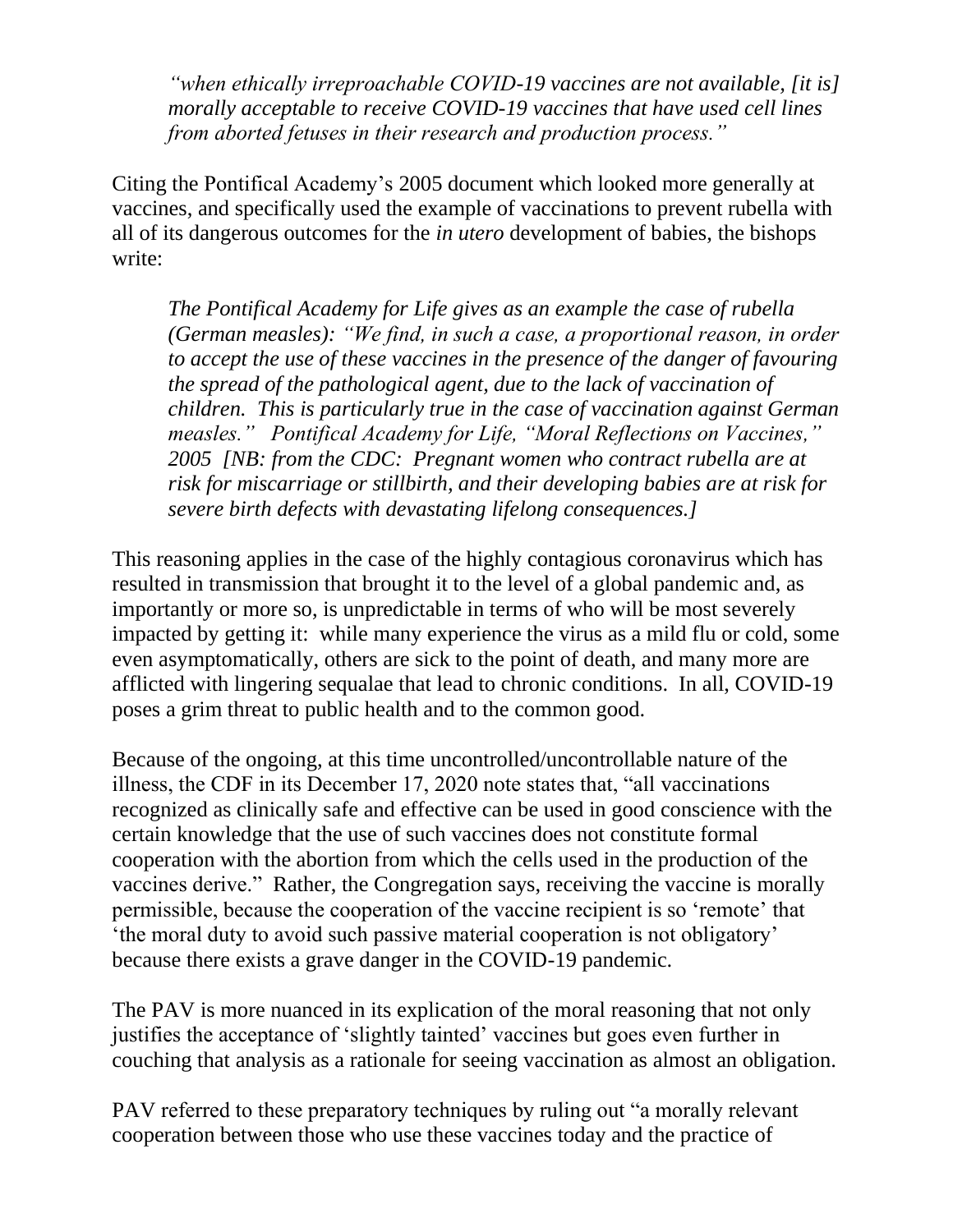voluntary abortion. Hence, we believe that all clinically recommended vaccinations can be used with a clear conscience and that the use of such vaccines does not signify some sort of cooperation with voluntary abortion. While the commitment to ensuring that every vaccine has no connection in its preparation to any material originating from an abortion, *the moral responsibility to vaccinate is reiterated in order to avoid serious health risks for children and the general population*.

Finally, in a paper written in collaboration with the Vatican Commission on Vaccination, the Pontifical Academy for Life continues the theme of obligatory vaccination from a social justice perspective and addresses the need, the obligation, to guarantee access to and availability of vaccine for those too often forgotten or overlooked. Just as the social disparities of health have been spotlighted in our own communities by this pandemic, so have they across the globe, and PAV makes a point to stress the duty we have to make sure that the forgotten are remembered and are included in the delivery of preventive measures like vaccines, as well as the treatments for COVID-19 when they are available.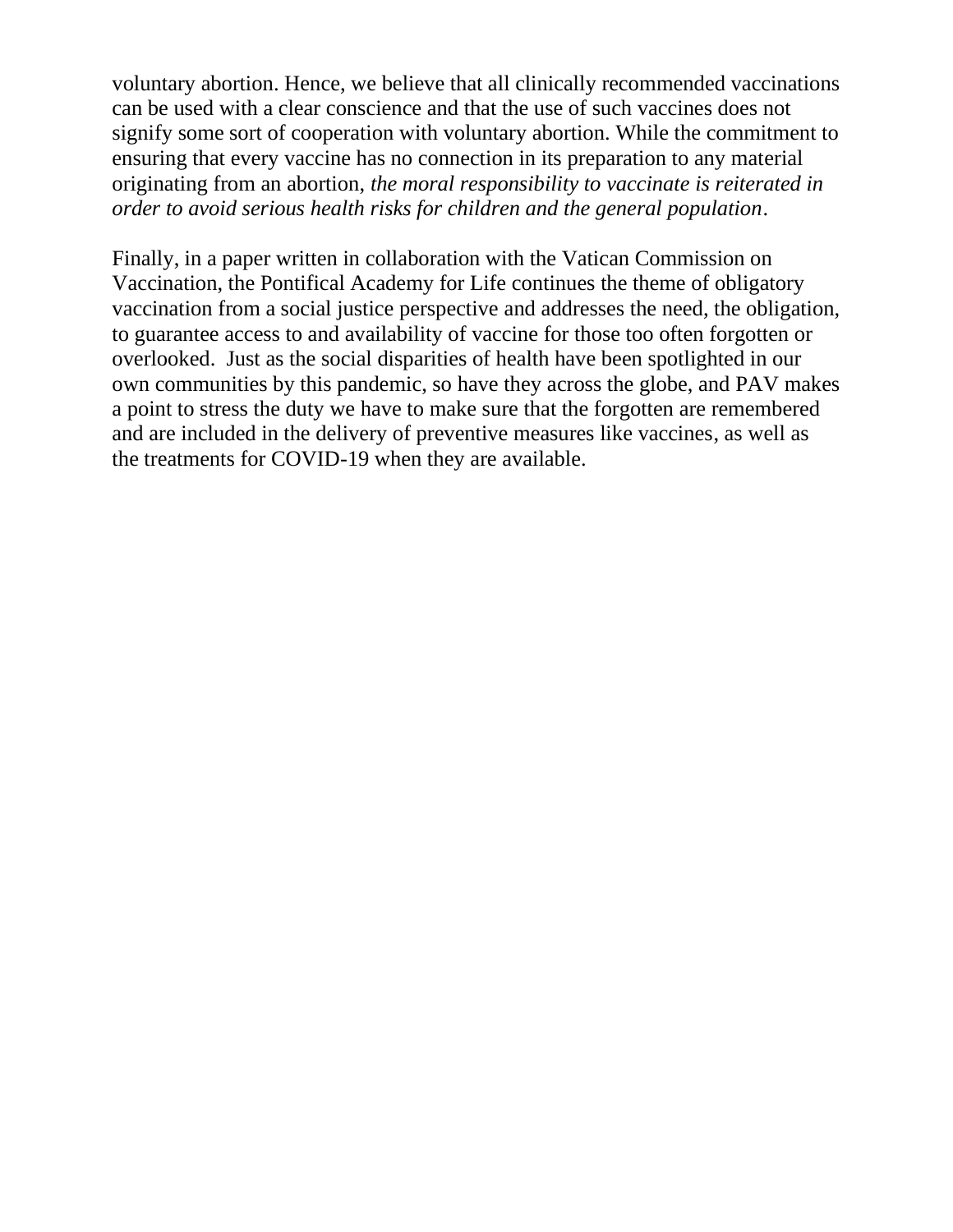#### RESOURCES

<https://www.usccb.org/resources/memo-to-bishops-on-vaccines-for-covid-19.pdf>

[http://www.vatican.va/roman\\_curia/congregations/cfaith/documents/rc\\_con\\_cfaith\\_doc\\_202](http://www.vatican.va/roman_curia/congregations/cfaith/documents/rc_con_cfaith_doc_20201221_nota-vaccini-anticovid_en.html) [01221\\_nota-vaccini-anticovid\\_en.html](http://www.vatican.va/roman_curia/congregations/cfaith/documents/rc_con_cfaith_doc_20201221_nota-vaccini-anticovid_en.html)

[https://www.vaticannews.va/en/vatican-city/news/2020-12/vatican-cdf-note-covid-vaccine](https://www.vaticannews.va/en/vatican-city/news/2020-12/vatican-cdf-note-covid-vaccine-morality-abortion.html)[morality-abortion.html](https://www.vaticannews.va/en/vatican-city/news/2020-12/vatican-cdf-note-covid-vaccine-morality-abortion.html)

[http://www.academyforlife.va/content/dam/pav/documenti%20pdf/2020/Covid\\_Accademia\\_I](http://www.academyforlife.va/content/dam/pav/documenti%20pdf/2020/Covid_Accademia_IHD_22dicembre/28.12.20_ENG_VACCINE%20DPIHD%20PAL_Updated.pdf) [HD\\_22dicembre/28.12.20\\_ENG\\_VACCINE%20DPIHD%20PAL\\_Updated.pdf](http://www.academyforlife.va/content/dam/pav/documenti%20pdf/2020/Covid_Accademia_IHD_22dicembre/28.12.20_ENG_VACCINE%20DPIHD%20PAL_Updated.pdf)

### **APPENDIX B**

#### **Analysis of COVID-19 Vaccine Candidates**

Includes vaccine candidates that received "Operation Warp Speed" funding or have been submitted to the FDA for emergency use approval

See here for a chart of all vaccines being tested and more detailed information about each: https://s27589.pcdn.co/wp- content/uploads/2020/12/COVID-19-Vaccine-Candidates-and-Abortion-Derived-Cell-Lines.pdf